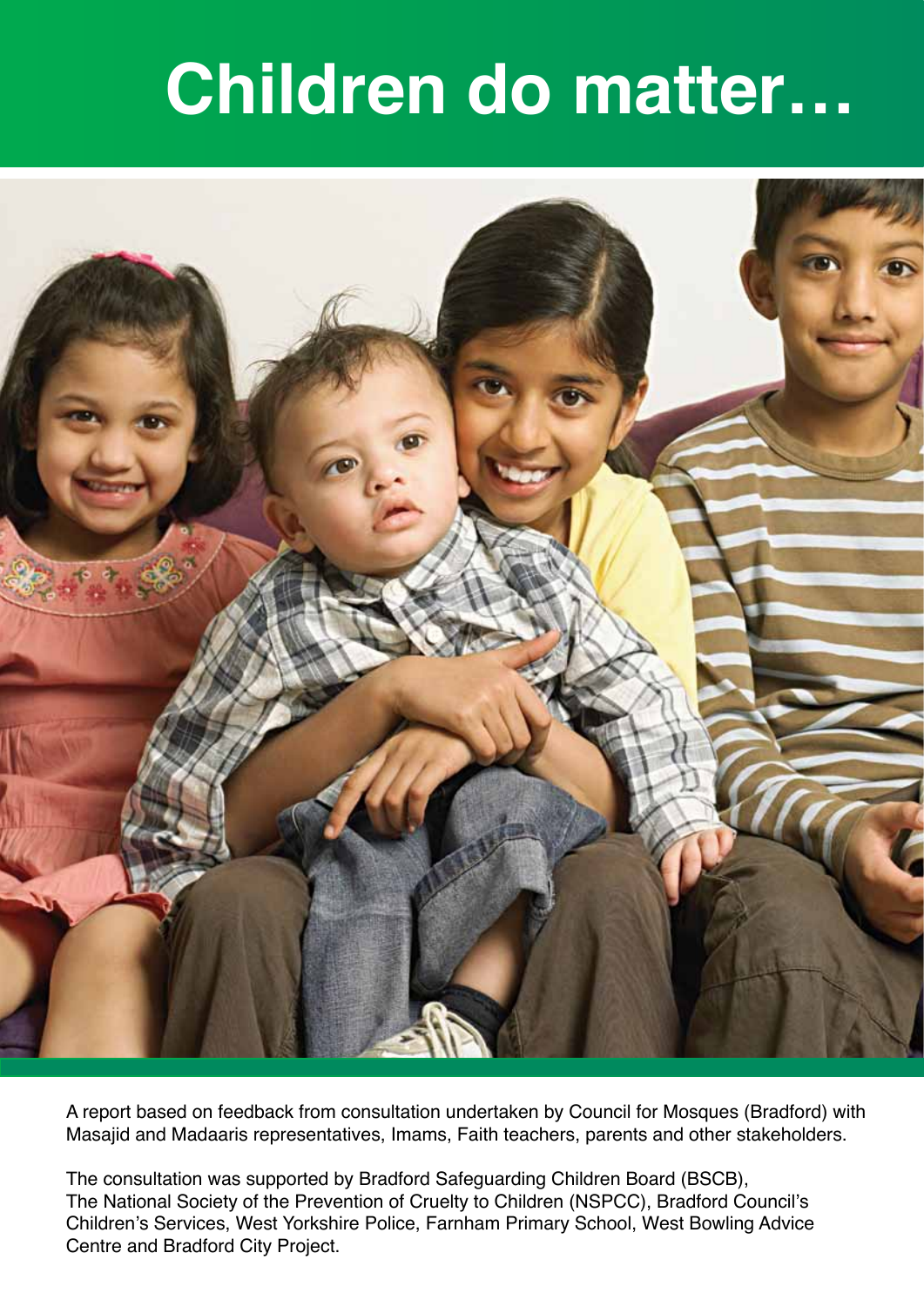#### **Members of the Council for Mosques Bradford Working Group on Safeguarding of Children**

- Mohammed Rafig Sehgal, Senior Vice President of Council for Mosques Bradford and the Chairperson of the Working Group on Safeguarding of Children
- Mohammed Saleem Khan, Chief Executive of Council for Mosques Bradford/ Khidmat Centres
- Ishtiag Ahmed, Projects Support Officer, Khidmat Centres
- Paul Hill, Manager, Bradford Safeguarding Children Board
- Jani Rashid, Head of Diversity and Cohesion, Department of Children's Services, Bradford Metropolitan District Council
- Javed Bashir, School Community Development Officer, Department of Children's Services, Bradford Metropolitan District Council
- Cllr. Khadim Hussain, City of Bradford Metropolitan District Council, Keighley Central
- Cllr. Abid Hussain, City of Bradford Metropolitan District Council, Keighley Central

#### **Acknowledgement**

Our special thanks go to Javed Ashraf, the former vice president of Council for Mosques and the former chairperson of the Council for Mosques Working Group on Safeguarding Children.

#### **The Children do matter… report was produced by Ishtiaq Ahmed and Azra Riasat for the Council for Mosques Bradford.**

The wording in this publication can be made available in other formats such as large print and Braille. Please call 01274 433582.

Bradford Safeguarding Children Board: 01274 434361

Council for Mosques, Bradford: 01274 521792.

- Jonathan Pickles, Inspector, Community Liaison, West Yorkshire Police
- Shafig Ahmed, Centre Manager, Farnham Road Children's Centre
- Uzma Awan, Family Support Worker, Farnham Road Children's Centre
- Sharda Parthasarathi, Service Centre Manager, NSPCC
- Shazia Rafig, Projects Team Manager, NSPCC
- Azra Riast, Children Services Practitioner, NSPCC
- Jed Din, Manager Director of Bradford
- **City Centre Project**
- Richard Edward, Headteacher,
- **Farnham Primary School**
- Javed Khan, Centre Manager, West Bowling Community Advice and Training Centre
- Abdul Hamid Ismail, CNet, Bradford

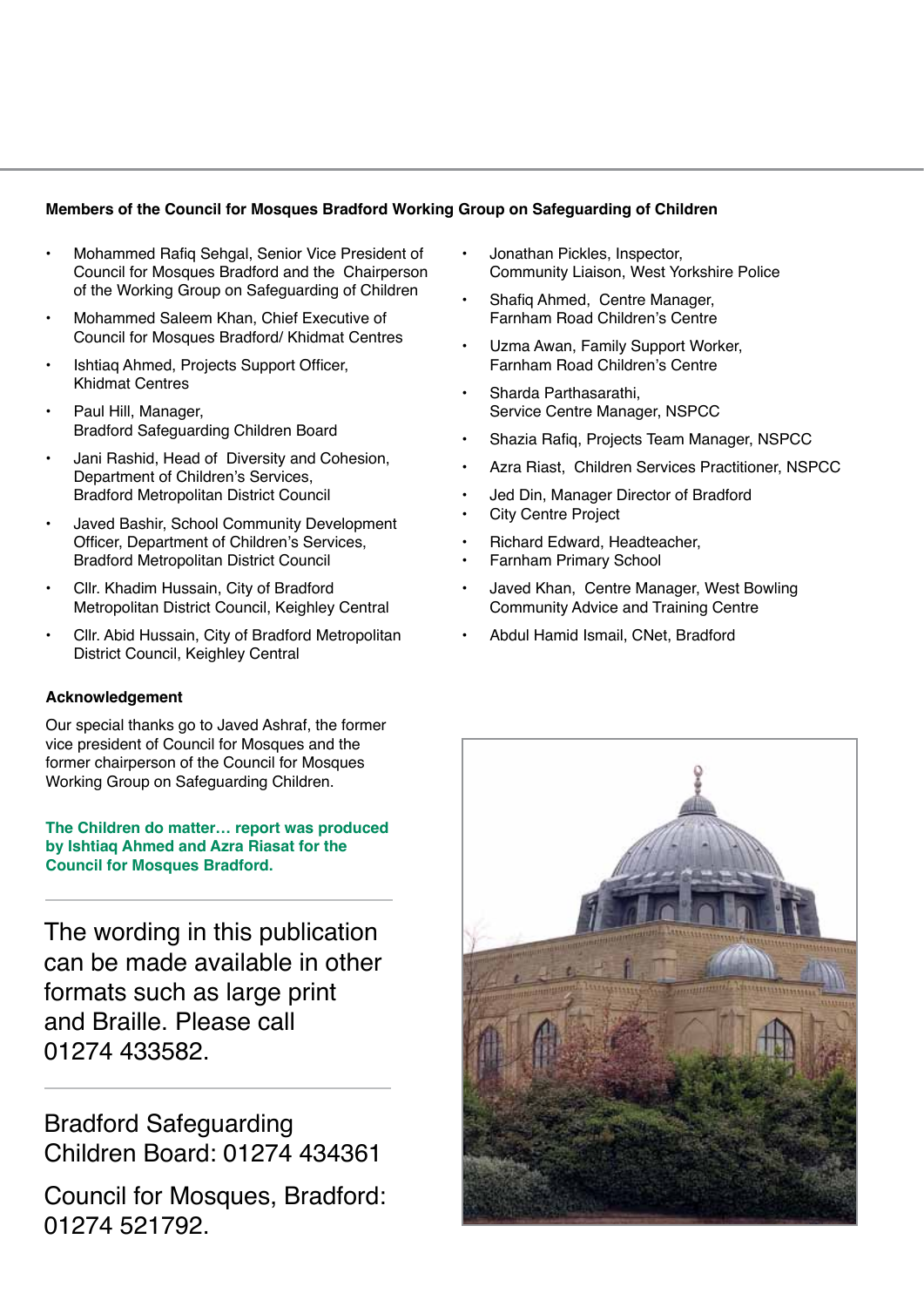## Foreward



#### **Mohammed Saleem Khan**

Chief Executive, Council for Mosques Bradford/ Khidmat Centres

Masjid and Madaaris are an essential part of the educational landscape of Bradford. As providers of spiritual and social education, often in difficult and trying situations, these valuable community institutions take their role very seriously and are totally committed to the welfare of children. Our experience goes to suggest that they want to do more and we are keen to support their efforts.

This report pulls together feedback from managers, Imams, teachers, parents, volunteers and professionals, recording their concerns and suggestions regarding what needs to be done by Masajid and Madaaris to improve the safety and wellbeing of children in their care. Towards this end, we believe that the 'Children do matter…' report will prove to be an excellent resource for Masajid and Madaaris in their effort to improve policy and practice in this important area.

We are very appreciative of the support received from the partner agencies for taking this very worthwhile initiative forward.



#### **Kath Tunstall**

Strategic Director of Children's Services, City of Bradford Metropolitan District Council

Safeguarding the welfare of children and young people is everyone's responsibility. This is particularly the case for those who provide services for children and young people.

I welcome this initiative by the Council for Mosques (Bradford) and its partners, represented by Bradford Safeguarding Children Board, which aims to ensure that children and young people who attend Masajid and Madaaris in the Bradford District can enjoy the highest standards of safeguarding.

Masajid and Madaaris play a significant role in promoting the spiritual and social development of children, enhancing their self-esteem and positive identity. I hope that this report and the on-going partnership work will contribute to the achievement of our common goal in helping children and young people to develop values and skills which will allow them to be confident and active members of their faith community and of the wider community of Bradford District.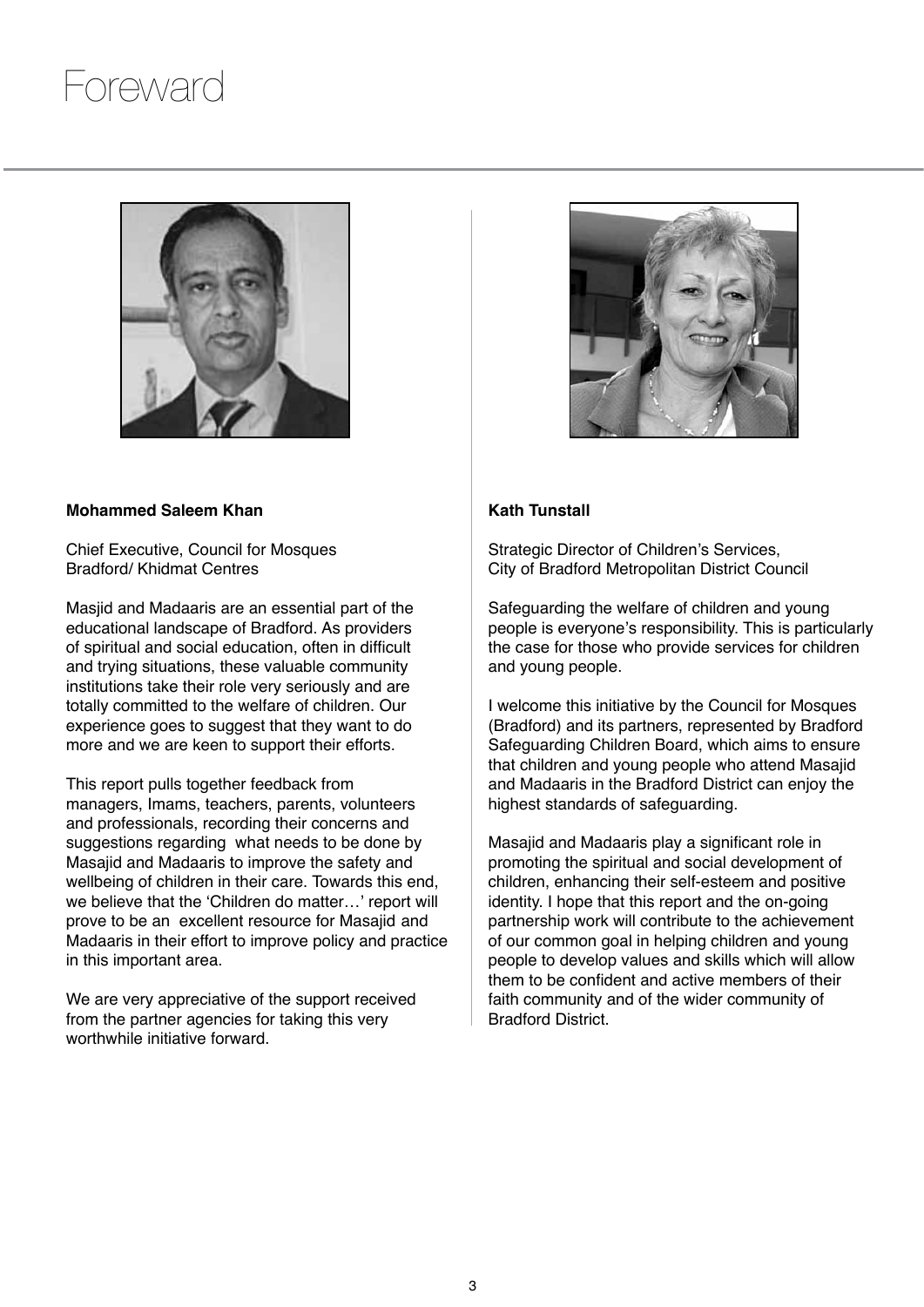# Background

The safety and wellbeing of children is a central consideration for all agencies and organisations that are trusted with their care. Accordingly, Masajid and Madaaris are not an exception to this requirement. A conservative estimate suggests that there are over 9000 children that attend Masajid and Madaaris regularly for their faith education. The current demography of the Muslim community also indicates that this number will considerably increase over the coming years, thus adding to the responsibility of the Masajid and Madaaris to ensure that well being and safety of children entrusted in their care is robustly protected.

Masajid and Madaaris generally take their responsibility for the wellbeing of children very seriously and overall have an excellent track record of care with limited resources and facilities at their disposal. However, there is no room for complacency. A number of high profile cases of child abuse and neglect have added to the scrutiny of institutions with responsibility for children. Legislation and statutory guidance in this area is continually evolving and the awareness of the issues and responsibility that goes with it is also growing. Equally, there is a growing expectation of parents for Masajid and Madaaris to demonstrate a high level of care for their children. This is certainly a good thing and something that needs to be encouraged and strengthened. Council for Mosques (Bradford) in consultation with the, Bradford Safeguarding Children Board (BSCB), NSPCC (Bradford office), and the Diversity and Cohesion Service from Bradford Council established a working group of key stakeholders to inform and support the work of Masajid and Madaaris in the district regarding the safeguarding of children.

From the outset, the Council for Mosques Working Group' agreed on a three strand strategy:

- 1. To undertake an initial audit of the work already being undertaken by different stakeholders with Masajid and Madaaris. This was to avoid repeat, duplication and also to identify good practice, and to undertake two consultation meetings with the key community stakeholders- Masajid/ Madaaris committee members, Imams and teachers, parents, community professionals.
- 2. To develop a 'toolkit' for Masajid and initially pilot it with five Masajid to assess its usefulness and appropriateness prior to rolling it out to other Masajid and Madaaris in the district.
- 3. NSPCC kindly allocated one of its workers for two days per week to support the work around 1 and 2 above. Initially, this piece of work was envisaged for six months but as it turned out it almost lasted for a year. Council for Mosques was appropriately asked to lead on the two consultation meetings. BSCB kindly agreed to look into the long term resourcing of the project. Bradford Council's Diversity and Cohesion Service agreed to continue to provide more immediate practical support to Masajid and Madaaris regarding training and CRB checks. All other partners contributed to supporting specific pieces of work best suited to their areas of interest and expertise. This way the work of the working group was divided between different partners and contributed enormously to the success of the project.

The BSCB has kindly agreed to fund a full time post for a year to in order to support the work of the working group and take forward the recommendation of the consultations with the main stakeholders. This report pulls together the main issues and recommendations from the two consultation meetings with the key stakeholders in Bradford and Keighley.

#### **The aims of the consultation**

- 1. To raise awareness of the safeguarding framework and its relevance to the work of Masajid and Madaaris with children.
- 2. To explain the broader context of the work with Masajid and Madaaris.
- 3. To hear from Masajid and Madaaris committee members, imams, teachers and parents about their experiences, concerns, and expectations and their suggestions and recommendations for bettering the safety and well being of children.
- 4. To identify gaps in policy and practice and identify scope for positive intervention and development.

Over the two events 132 people attended which included: Masajid and Madaaris committee members, Imams, teachers, parents, carers and professionals from other walks of life, all with direct experience of Masajid and Madaaris. The reports also include the feedback from the five Masajid that were involved in the pilot projects and anecdotal information from CFM member organisations and individual parents.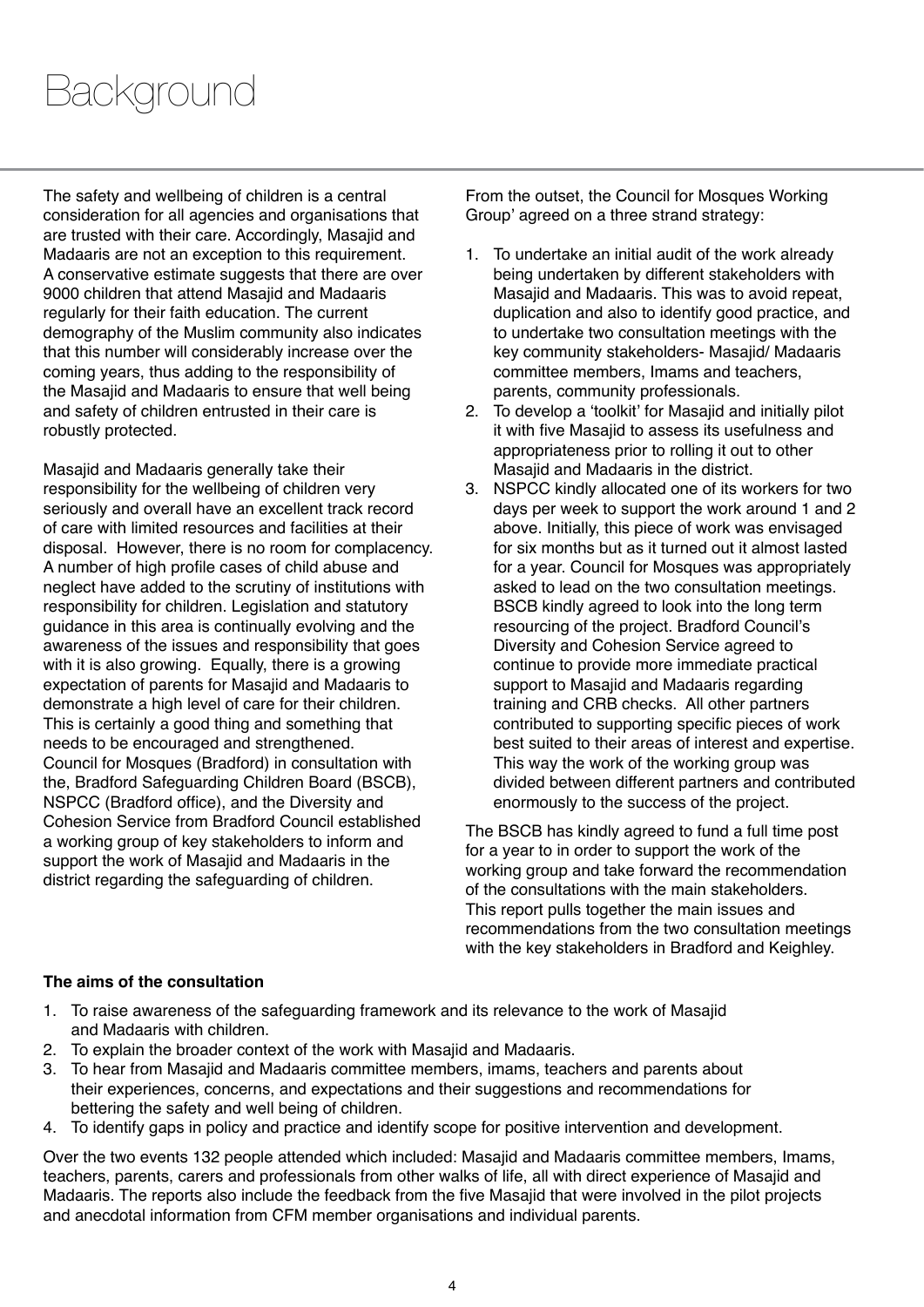#### **Safeguarding in Madrassahs Toolkit**

A Self-Assessment Safeguarding 'Toolkit' was developed and piloted with the five Madrassahs. This was to assess its usefulness and appropriateness prior to rolling it to other Madrassahs in the district. The toolkit serves as a useful aid and guide for Madrassahs on the importance of child protection and safeguarding and demonstrates how policies and procedures can be developed. It is broken down in key easy to follow sections and contains a number of templates that Madrassahs can be applied to suit different settings.

#### **Safeguarding workshops for staff/volunteers of each of the 5 Madrassahs**

Basic Child Protection training was delivered to all five Madrassahs. The aim of these workshops was to ensure that staff and volunteers teaching at the Madrassahs understood their roles and had the clarity about what needed to be done when concerned about a child's safety and wellbeing.

The safeguarding workshops, amongst other things, covered the following areas:

- What is safeguarding? What is child protection?
- What is child abuse? Types of abuse and myths relating to child abuse
- Legislation and legal responsibilities
- The role of the Named Person
- Child protection scenario  $-$  step-by-step breakdown of how to respond to a disclosure of concerns about a child

The training was designed to encourage interaction and discussion from the participants to make the learning interesting and enjoyable. Towards the end, all participants felt that they had a clear understanding of what needed to be done about the welfare of a child or if a child makes a disclosure. For some of the participants this was all very new learning and the first time they had accessed any child protection training. The significance of the Named Person for the Madrassah was discussed in detail and participants were asked to discuss who would be the right people for this role within their setting.

#### **Delivery of parent workshops on safeguarding in faith settings**

Three safeguarding Workshops for parents were also delivered. These workshops had a strong focus on children in faith settings. Parents welcomed the information and the guidance and felt more confident to approach the Madrassahs regarding the safety and wellbeing of their children and more aware what questions to ask.

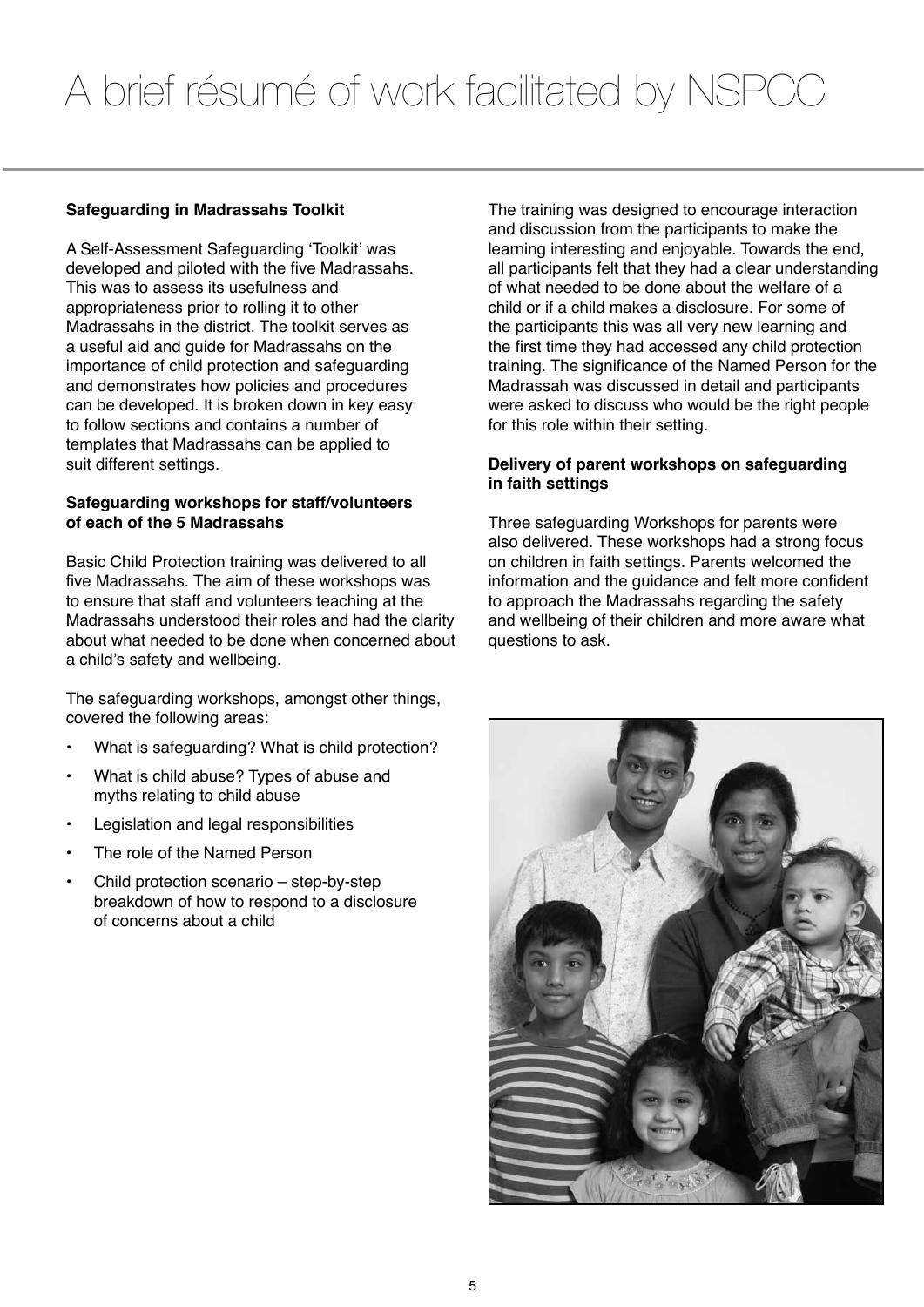#### **The consultations had three key elements**

- 1. Presentation by Council for Mosques, BSCB, and Children's Services (Diversity and Cohesion and the NSPCC giving participants background to the safeguarding work in Bradford and explaining the broader context and the purpose of the work being undertaken to support Masajid and Madaaris. This was done to allay fears that the Masajid and Madaaris were being un-necessarily targeted.
- 2. Participants were divided into small groups, facilitated by members of the Safeguarding Working Group, to share their experiences, expectations and to make recommendations for bettering safeguarding and well being of children in Masajid and Madaaris. The small group approach encouraged openness and participants were able to speak frankly and candidly. The issues about confidentiality were dealt with at the outset to allay any fears of participants being individually identified for their views. This helped as participants spoke frankly about their concerns without having the fear of being identified.
- 3. The facilitators were asked to report back to the plenary three salient points as agreed by the group. All group discussions were summarised and put on flipchart with participant's agreement These have become the basis for this report.
- 4. After the plenary, the participants were given the information regarding the next steps in the process.

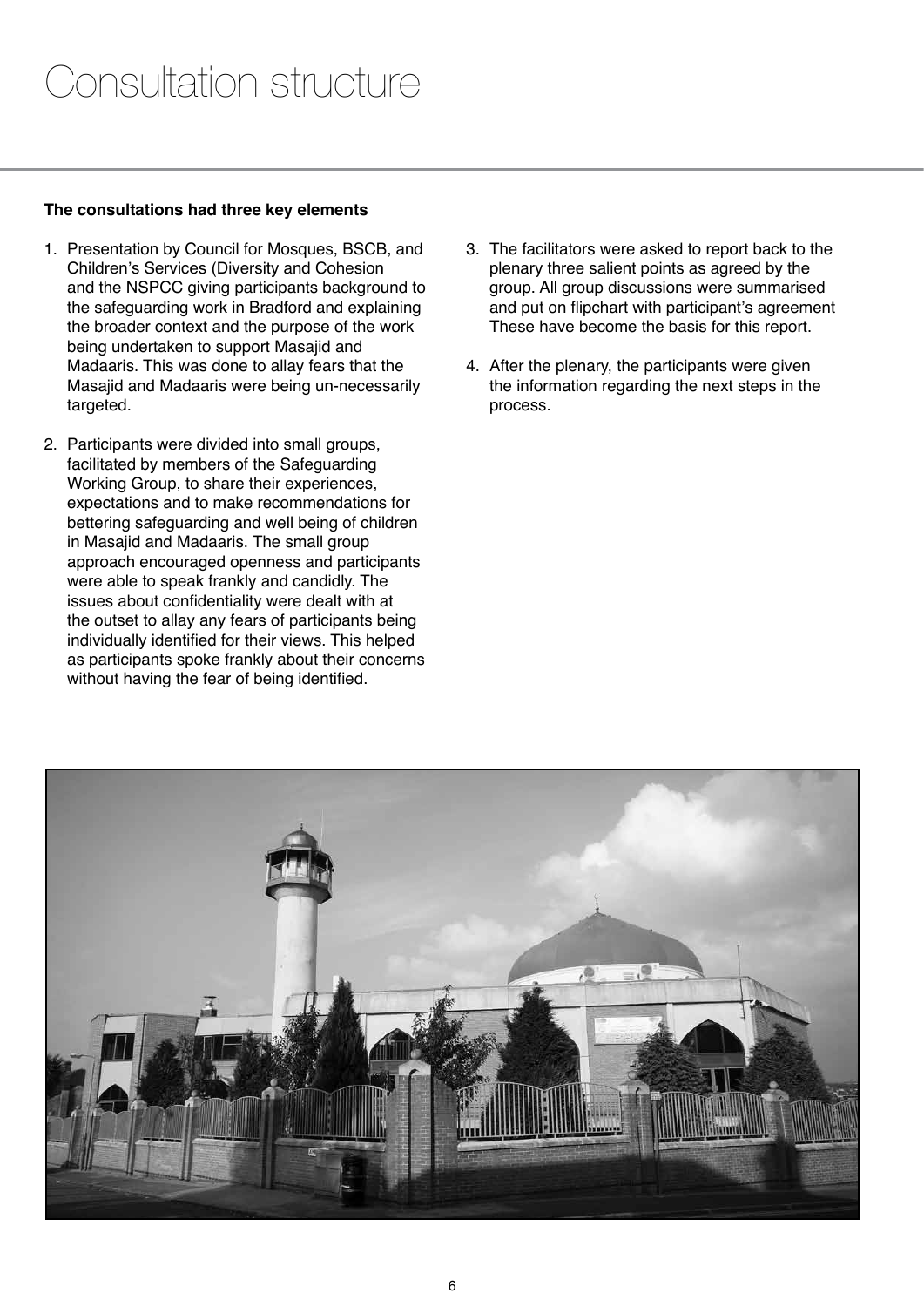### Broader context to the delivery of faith education by Madaaris

#### **Parents' expectations of Madaaris**

Parents send their children to Madaaris based on trust, expecting that their faith and educational needs will be catered for and that their moral and spiritual needs, character and personality will be positively enhanced and shaped. Parents' expectations can be summarised as follows:

- Madaaris to provide teaching in faith and help to shape the moral and spiritual character of children.
- • To support physical and educational wellbeing.
- Have trained teachers able to understand and satisfy the curiosity of young minds.
- • To provide an enjoyable and rewarding learning environment for children to reflect on and see Masajid and Madaaris with fondness.
- Structured learning syllabus, examinations and rewards.
- Regular feedback to parents on the progress of their children.

Some Madaaris may score high on some of the above aspects but may be weak on others. There are so many in Bradford that vary tremendously in their set-up with little consistency of standards across Madaaris.

#### **Parental choice**

Parental choice amongst other things is based on two key considerations:

- a. The travelling distance most parents prefer for their child to go the nearest Madrassah.
- b. Denominational affiliations parents have a preference for Madaaris of their denominational affiliation.

However, there are increasing numbers of parents, particularly from young upwardly mobile families that attach greater importance to the quality of education than the distance or denominational affiliation. They are prepared to travel to access the best educational provision.

#### **Expectations of parents from Madaaris**

- For parents not to see Madaaris as places for 'dumping' their children to give them some respite from the hustle and bustle of children being at home.
- For parents to explain to children the importance and the purpose of 'Madrassah' education.
- To embed in children a sense of respect for Madaaris and their teachers.
- To work with teachers at Madaaris to support/ shape the moral character of children. This should be seen as a joint responsibility but unfortunately some parents do not see it this way with an over-reliance on Madaaris to manage issues of discipline.
- Parents should ask for more accountability regarding standards, teaching arrangements and progress. They should not just be content to leave their children at the 'door step'.

An increasing numbers of parents are showing interest in the working of their respective Madrassah and this needs to be encouraged more widely.

Majority of parents operate from a position of trust expecting Madaaris to do whatever necessary to educate their children. They operate from a very low expectation base - as long as they come out being able to read the Quran, perform five daily prayers and know some other basics they are quite content. Parents need to raise their expectations.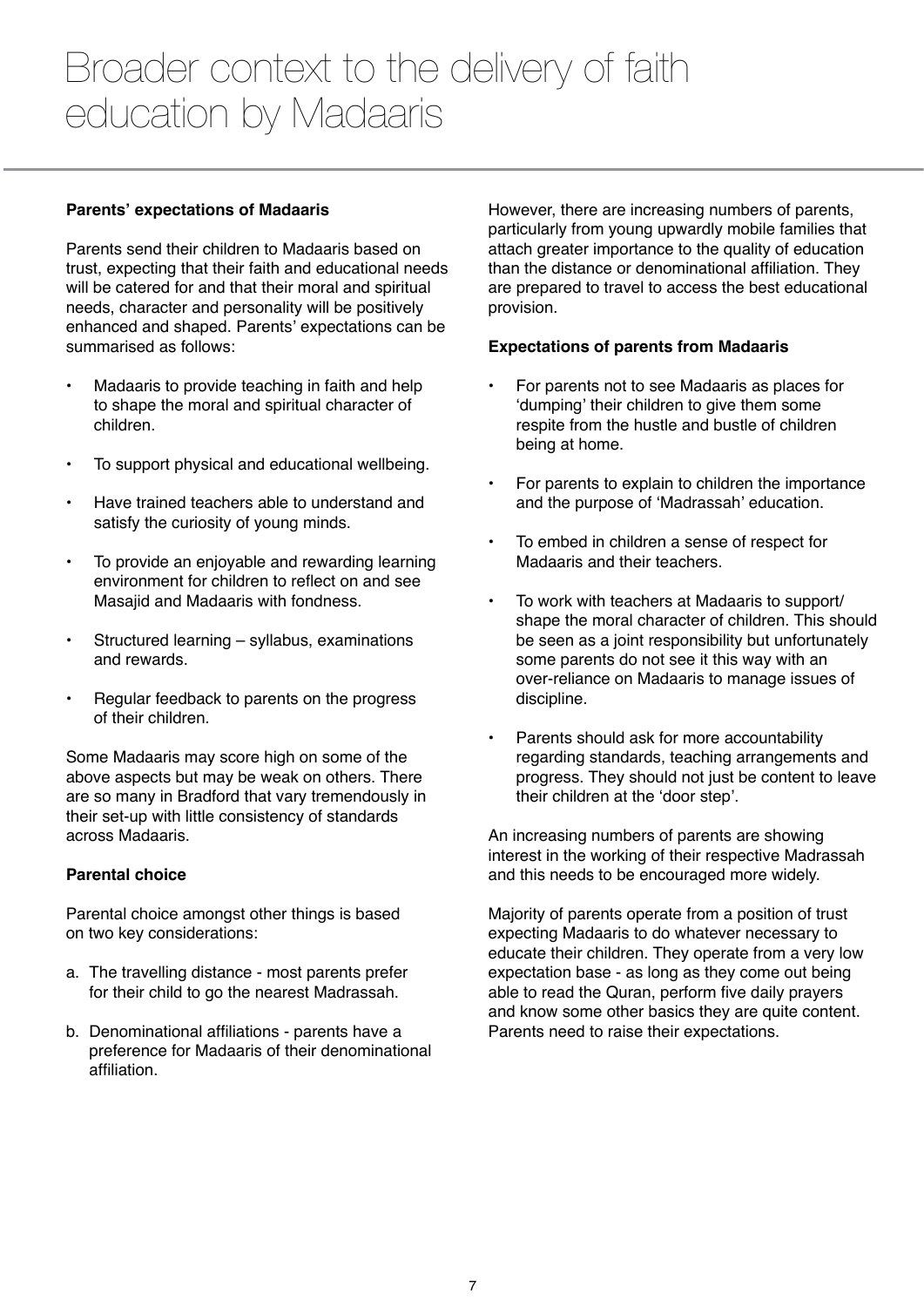# Key findings

Note: These findings are based on feedback from the two consultation meetings and anecdotal information volunteered by individuals. We are careful not to suggest that these findings apply to each and every Masjid and Madrassah in the District as there are a growing number of Madaaris which have established very high standards in many of these areas. However, these issues do apply to a varying degree to many.

- Masajid and Madaaris enormously vary in size and resources, ranging from the large multi-million pound complexes to small entities operating from converted or adapted terraced houses. No two entities are the same.
- A significant number of children receive their faith education outside the recognised centres in private homes and other venues which are run by private individuals, frequently by women.
- In many cases, particularly in small setups, teaching staff and volunteers are taken on personal recommendations. This works well in many cases but the practice can vary and is open to abuse.
- The quality of education significantly varies from one Madrassah to another, even in large well established Madaaris. There is no uniformity or consistency. This situation is complicated by lack of a standard syllabus across the board. The syllabuses that do exist are customised to reflect the preferences of individual Madaaris and Sects.
- More and more Madaaris are seeing parental involvement and support as being crucial to their performance. This is a healthy trend that needs to be encouraged. However, general practice across the Masajid and Madaaris fraternity does not appear to be too common.
- Masajid and Madaaris vary considerably in their understanding, approach and practice to employment, Health and Safety and safeguarding requirements. Some are on par but others tend to be satisfied by a minimalist approach to ensuring proper policies, procedures and practice are in place.
- Many Madaaris have a very narrow understanding of 'faith education' for example, limited to assisting children to identify and read the Quranic text, to memorise the five pillars of Islam and to be able to offer five prayers. This is very basic, essential and highly commendable but parents desire their children to be given more fuller understanding of their faith, for instance family, work, friendship, neighbours, crime, or respect for elders to help with their spiritual, moral, social and cultural development.
- There is an apparent level of secrecy surrounding the running of Masajid and Madaaris due to negative representations of Muslims and Islam in the media. This is not to suggest that there is anything wrong or sinister about them but this level of 'closeness' does give rise to suspicion and hinders wider community engagement.

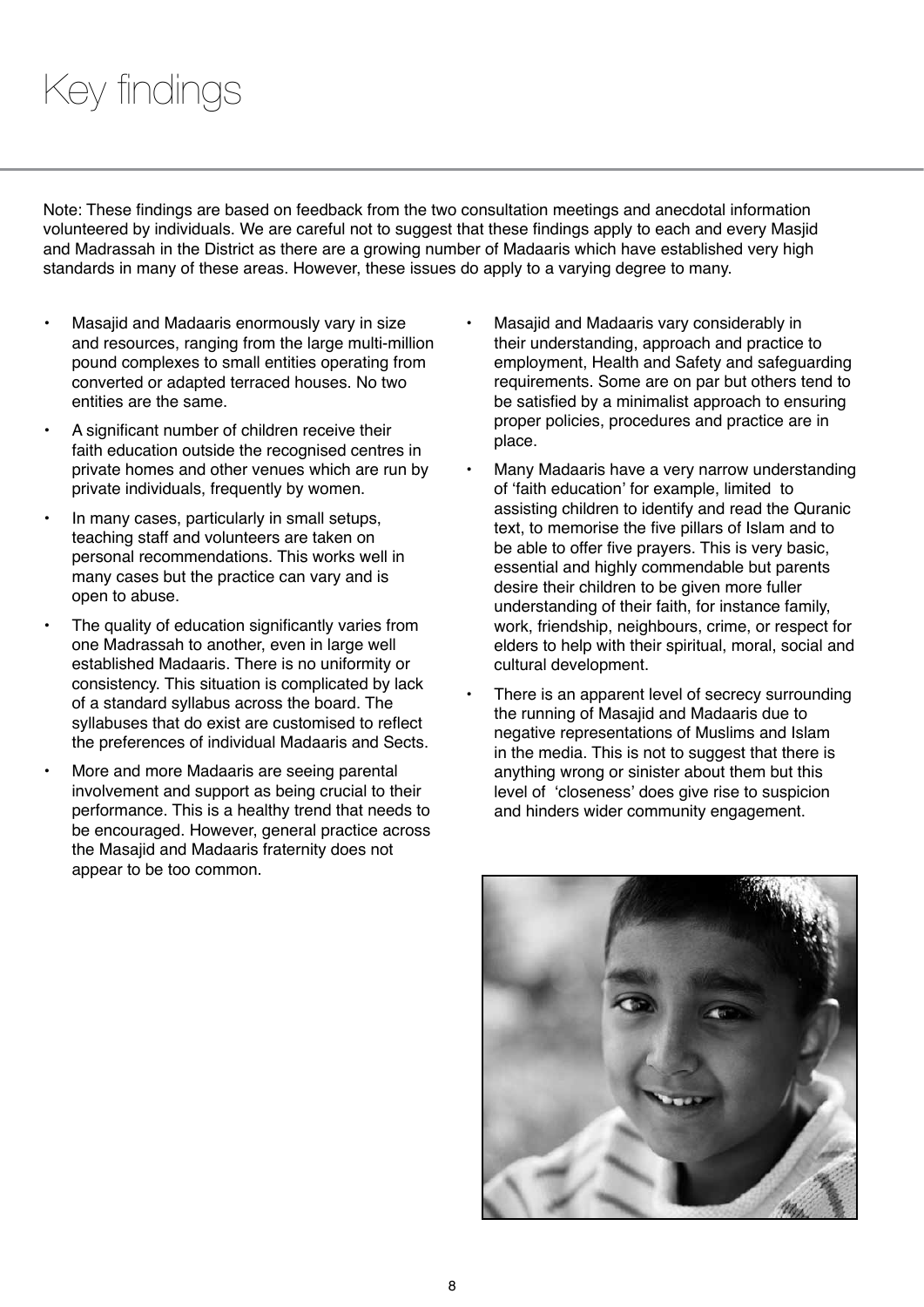- Many parents are quite content with their child attending the Madrassah. They feel that by sending their child to Madrassah their religious duty is fulfilled and the rest is the responsibility of the Madrassah. This is not a healthy and productive approach. Parents need to be more involved and more discerning regarding the education of their children.
- While in some of the larger Madaaris English has become the principle medium of education alongside one of the community languages, such as Arabic, in many other Madaaris teaching is delivered in one of the community languages often by teachers with little or no command of English. This poses considerable difficulty for children who access mainstream education in English and with very basic or no command of their mother tongue or that of the teacher.
- Teachers who have no or very little command of English also tend to have least understanding of safeguarding issues, legal requirements or of the responsibilities that impact on their role. They also tend to practice the traditional methods of teaching/ discipline.
- More than often, Faith teachers in Madaaris are employed for their knowledge of the faith and not for their teaching skills.
- By and large, there is little provision for teachers to learn and upgrade their teaching, behaviour and class management skills. This is partly due to lack of understanding of the need for such training partly due to lack of knowledge of resources available.
- Bradford Council, through its Diversity and Cohesion Service, has been supporting supplementary schools and Madaaris for many years. Provision of training on child protection, behaviour and classroom management are all free of charge, however many do not take advantage of this.
- Most Madaaris do not have any framework for parental involvement. There is a marked absence of written information for parents, 'parent's evenings', 'parent's open days' and annual awards ceremony etc. The contact between Madaaris and the parents is ad hoc and relies on parental motivation or is seen as 'problem' linked and therefore negative.

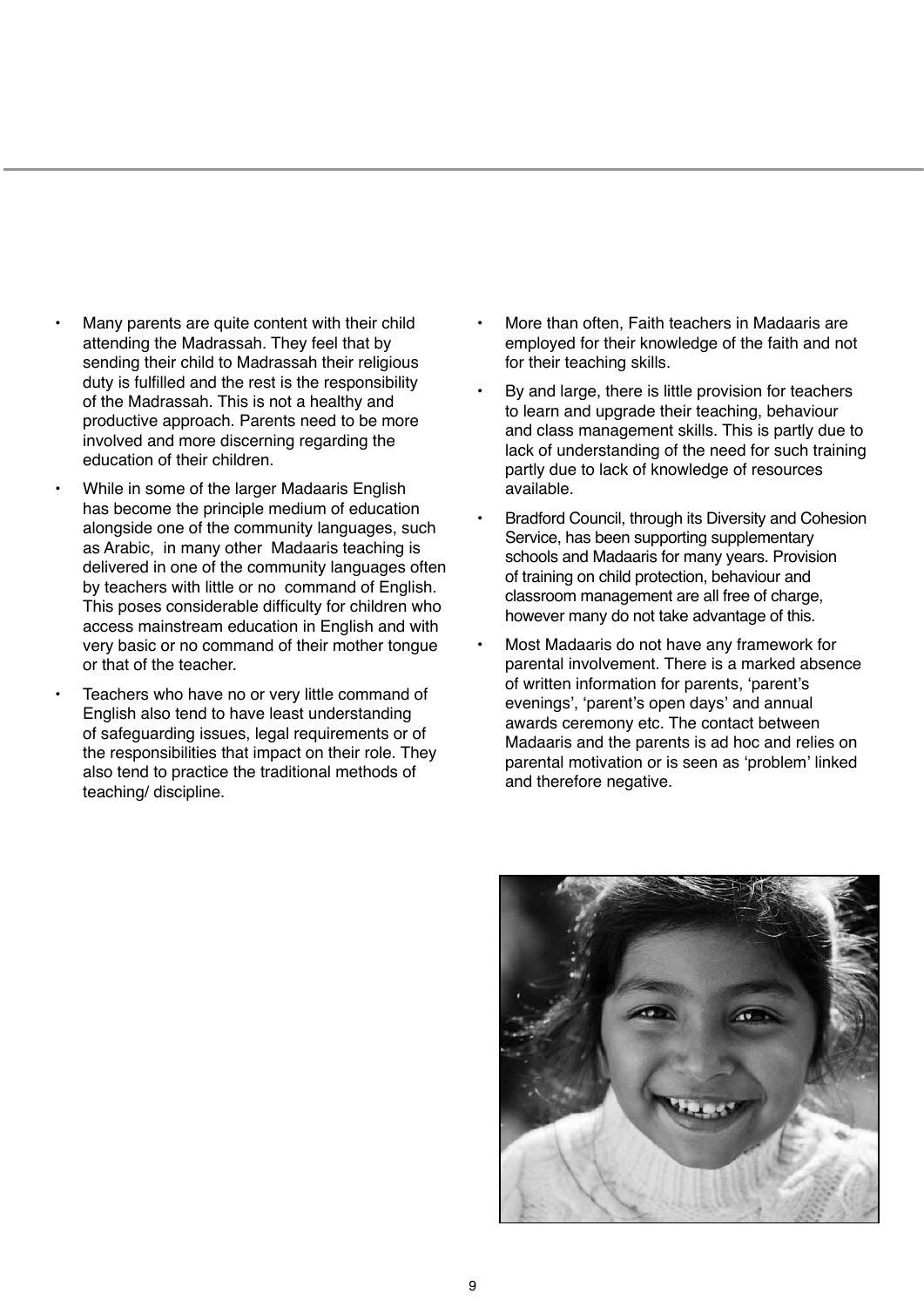### Recommendations

Faith teaching should be aimed at shaping the moral character of children, giving them understanding and appreciation of their place in society. It should also be broad to include their spiritual, moral, social and cultural development.

- $\mathcal V$  Madaaris should be places for enjoyable and creative learning, something that children can reflect back on with affection.
- $\mathcal V$  Masajid and Madaaris must proactively stipulate the requirement for CRB checks for all teachers, teaching assistants, volunteers and other personnel with responsibility for care and wellbeing of children.
- $\mathcal V$  Masajid and Madaaris should appoint a designated person with responsibility for safeguarding issues The designated person should be someone with seniority within the organisation, who is trusted and able to act quickly, judiciously and independently. The safeguarding officer should also be someone with empathy, understanding and knowhow of what is involved and what needs to be done when he/she is approached.
- $\vee$  The Safeguarding Officer should be required to undergo related training and be supported to establish effective work links with the appropriate statutory and non- statutory agencies.
- $\mathcal V$  Masajid to keep a register of all teachers, assistants and volunteers who have responsibility for teaching and support children.
- $\mathcal V$  Parents should be encouraged to be more involved in the work of Madaaris, demanding greater accountability, higher standards, and a learning environment conducive to their education and wellbeing. They should not just be content to leave their children at the door step of a Madrassah.
- $\mathcal V$  Masajid and Madaaris should provide written information about the organisational structure, how decisions are made, the relevant policies and procedures and how parents may get involved in supporting the work of these worthy institutions
- $\mathcal V$  Masajid and Madaaris should have trained teachers who are able to understand and satisfy the curiosity of young minds.
- $\vee$  Learning should be structured and standardised and not left to the whims and wishes of the teacher – syllabus, examination and rewards
- $\vee$  Regular and structured feedback should be given to parents on the progress of their child.
- $\mathcal V$  Madaaris should develop and maintain a data base comprising, amongst other things, a register of children, contact details for parents, consent forms, and information on special needs of children, study trails, and progress.
- $\mathcal V$  Madaaris should have regular parents meetings, open days, awards evenings, etc.
- $\mathcal V$  There should be a standard syllabus for Madaaris. This may be difficult to achieve given the denominational variations. The starting point could be for each denomination to achieve and apply an agreed teaching framework amongst its affiliates. Council for Mosques should facilitate this.
- $\vee$  Training for teachers- teaching is a special skill with clear standards and requirements. A good speaker or an orator may be good for Friday sermons and public gatherings but not necessarily a good teacher. Teaching requires specialised skills and training which should not be taken for granted.
- $\mathcal V$  Masajid and Madaaris to open up opportunities for women to be more involved and play a fuller role on the affairs of Masajid and Madaaris. Within a family life, women play a more dominant role and are the major influence over their children. They are ideally placed to be a link between Madaaris and home.

#### **Parents**

- $\mathcal V$  Parents need to show more active interest in the work of Masajid and Madaaris particularly in the educational arrangements for their children.
- $\vee$  Parents not to see Madaaris as places for 'dumping' their children for respite from the hustle and bustle of children being at home.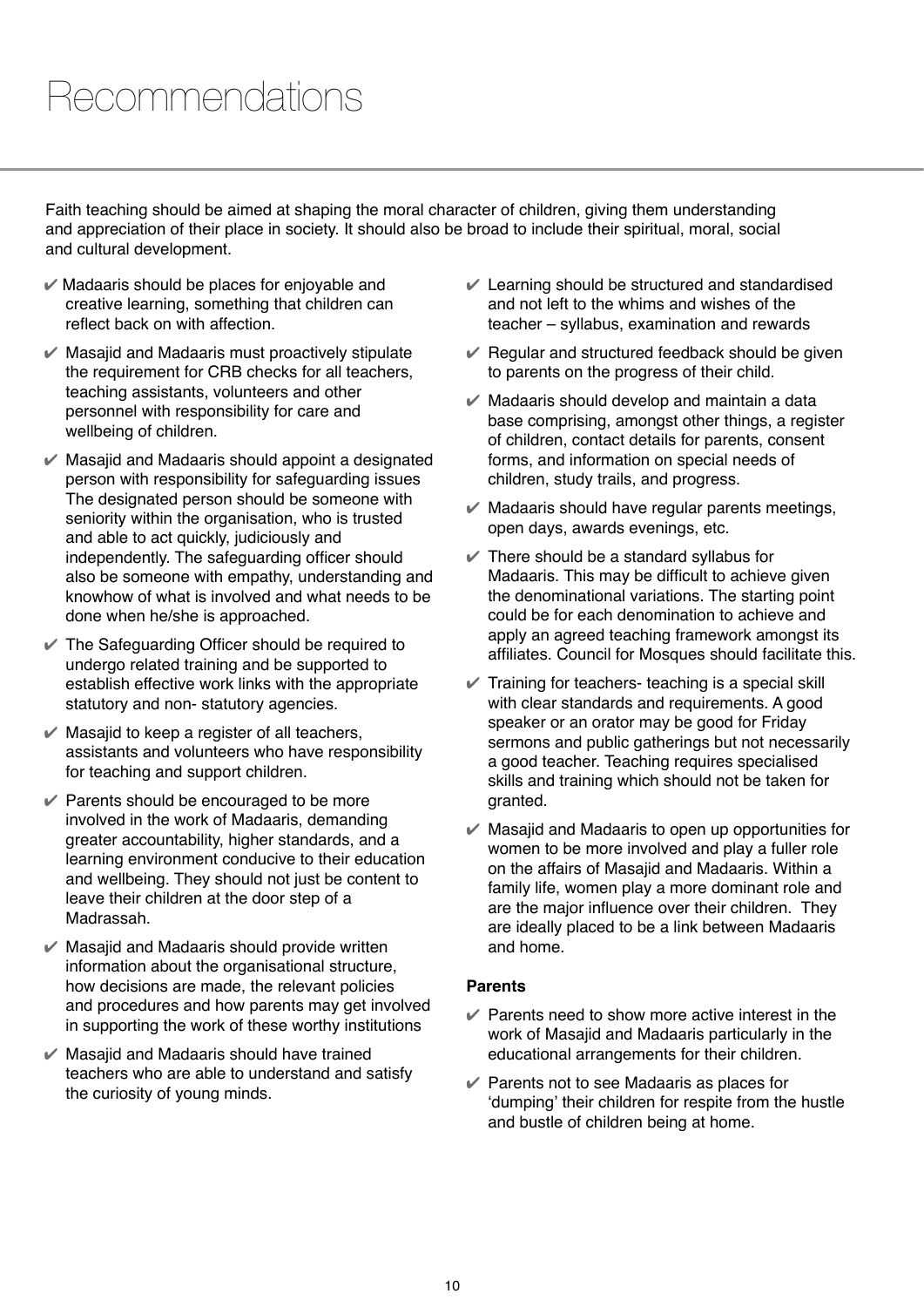- $\vee$  Parents need to broaden their expectations of the role of Masajid and Madaaris. These are places of learning and character building. Parents should be more involved and more demanding of Masajid and Madaaris regarding quality of education, and arrangements for safety and well being of their children. Provision of quality education in a safe and secure environment is a shared responsibility.
- $\mathcal V$  Parents should be demanding regular feedback on the progress of their children, for example, by way of regular parents' evenings, celebratory events, regular contact with teaching staff etc.

#### **Council for Mosques**

- $\mathcal V$  Council for Mosques should develop and provide a quality mark for Madaaris to aim for. The quality standard should embrace clarity and appropriateness of syllabus, teacher methods, teacher training, parental involvement, health and safety, governance, and a framework for safeguarding.
- $\mathcal V$  Council for Mosques should advise and commend a proper system of examinations, assessment and awards.
- $\vee$  There should be an appropriate accredited training for Imams and teachers which recognises and enhances their existing knowledge and skills.
- $\mathscr V$  Council for Mosques should develop a standard syllabus for Madaaris. This may be difficult to achieve given the denominational variations. However, the starting point could be for each denomination to achieve and apply an agreed teaching framework amongst its affiliates. Council for Mosques could take lead on this.
- $\mathcal V$  There should be a proper system of examinations, assessments and awards would be greatly helpful Some Madaaris already have systems in place but this need to be across the board.
- $\vee$  The Council for Mosques should act as a regulatory body to ensure that Masajid and Madaaris are compliant with safeguarding children and young people.
- $\mathcal V$  CFM has added responsibility for achieving consensus regarding a baseline for syllabuses, teaching standards, recruitment and training of tutors, training of Madaaris committee members and supporting recruitment of women and young people on committees.

#### **Other support agencies**

- $\vee$  There is a need for statutory and non-statutory partner agencies to be more proactive and consistent in the engagement and support for Masajid and Madaaris.
- $\mathcal V$  Information, advice and training should be available to Madaaris on a consistent basis. To work with Council for Mosques to make this happen and ensure that the message reaches out to all Madaaris in the district.
- $\vee$  There is a need for support agencies to interact with Madaaris through working with the Council for Mosques to develop practical ways of engaging with them.
- $\checkmark$  To give clearer information about the role of different agencies and how their roles are linked
- $\mathcal V$  Agencies should assist and resource the work of Council for Mosques so that it is able to be more proactive and consistent in its support to Madaaris. Council for Mosques is ideally placed and is trusted to lead on this work.

#### **Complementary strands of work:**

#### **Behaviour issues:**

This applies to both staff and students. Schools have developed good frameworks to manage behaviour issues and classroom management. Madaaris would benefit considerably by working with mainstream schools and learning from the structure and approach that schools have in place.

#### **Cultural not religious:**

Many of the issues and concerns that have been identified are cultural and not religious and they are specific to the South Asian communities, for example, language mismatch, imams from South Asia, teaching styles, the role of teachers and expectations linked to their role.

#### **• Madaaris to broaden their scope:**

by incorporating sports and recreational activities; as well as social education to make their delivery more enjoyable and rewarding.